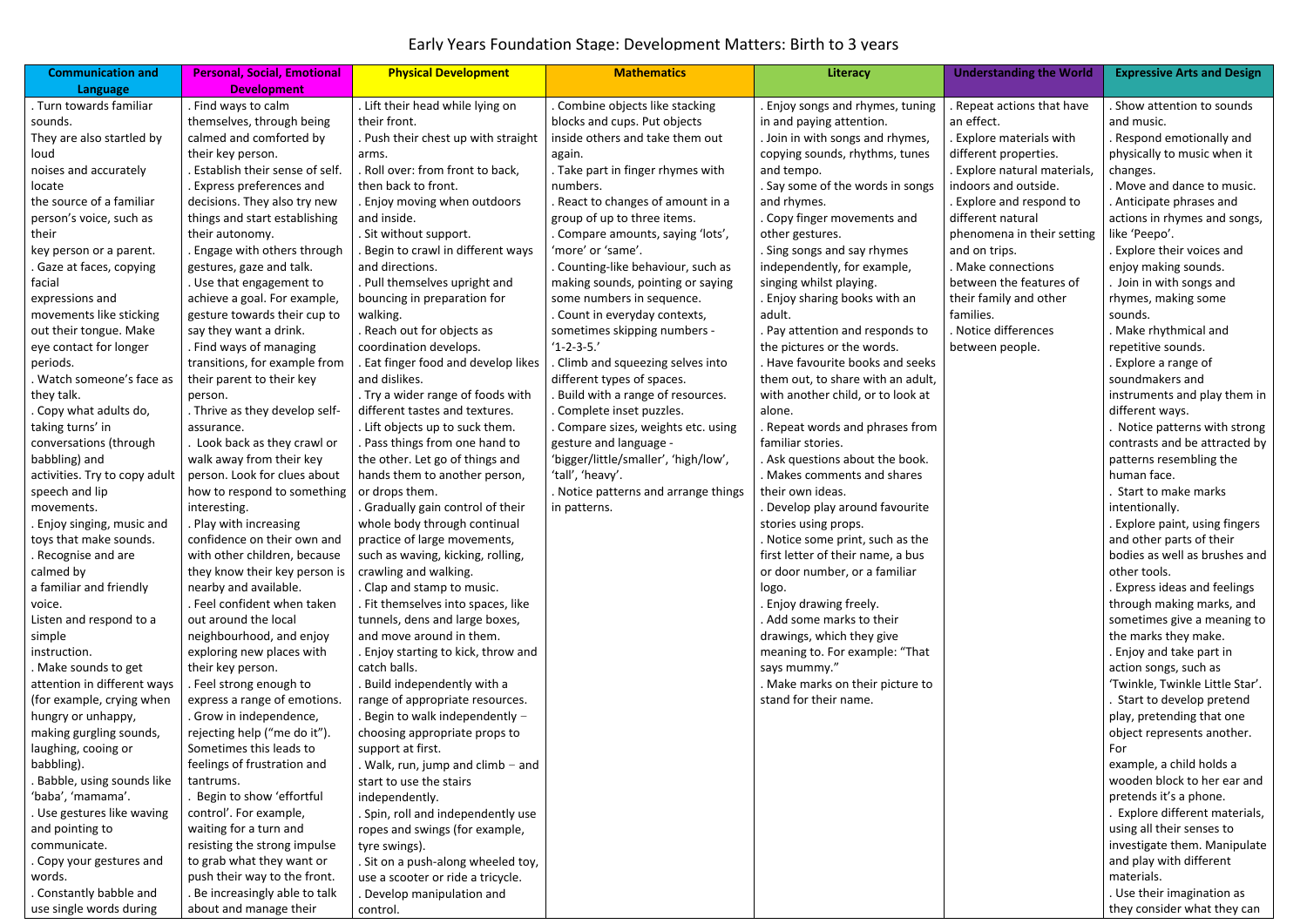| play.                         | emotions.                   | . Explore different materials and    |  |  |
|-------------------------------|-----------------------------|--------------------------------------|--|--|
| . Use intonation, pitch and   | . Notice and ask questions  | tools.                               |  |  |
| changing volume when          | about differences, such as  | . Use large and small motor skills   |  |  |
| 'talking'.                    | skin colour, types of hair, | to do things                         |  |  |
| Understand single words       | gender, special needs and   | independently, for example           |  |  |
| in context $-$ 'cup', 'milk', | disabilities, and so on.    | manage buttons and zips, and         |  |  |
| 'daddy'.                      | . Develop friendships with  | pour drinks.                         |  |  |
| Understand frequently         | other                       | . Show an increasing desire to be    |  |  |
| used words such as 'all       | children.                   | independent, such as wanting to      |  |  |
| gone', 'no' and 'bye-bye'.    | . Safely explore emotions   | feed themselves and dress or         |  |  |
| . Understand simple           | beyond their normal range   | undress.                             |  |  |
| instructions like "give to    | through play and stories.   | . Learn to use the toilet with help, |  |  |
| mummy" or "stop".             | . Are talking about their   | and then independently.              |  |  |
| . Recognise and point to      | feelings in more elaborated |                                      |  |  |
| objects                       | ways: "I'm sad because" or  |                                      |  |  |
| if asked about them.          | "I love it when ".          |                                      |  |  |
| Generally focus on an         |                             |                                      |  |  |
| activity of their own         |                             |                                      |  |  |
| choice and find it difficult  |                             |                                      |  |  |
| to be directed by an adult    |                             |                                      |  |  |
| Listen to other people's      |                             |                                      |  |  |
| talk with interest, but can   |                             |                                      |  |  |
| easily be distracted by       |                             |                                      |  |  |
| other things.                 |                             |                                      |  |  |
| . Can become frustrated       |                             |                                      |  |  |
| when they can't make          |                             |                                      |  |  |
| themselves understood.        |                             |                                      |  |  |
| . Start to say how they are   |                             |                                      |  |  |
| feeling, using words as       |                             |                                      |  |  |
| well as                       |                             |                                      |  |  |
| actions.                      |                             |                                      |  |  |
| . Start to develop            |                             |                                      |  |  |
| conversation, often           |                             |                                      |  |  |
| jumping from topic to         |                             |                                      |  |  |
| topic.                        |                             |                                      |  |  |
| . Develop pretend play:       |                             |                                      |  |  |
| 'putting the baby to sleep'   |                             |                                      |  |  |
| or 'driving the car to the    |                             |                                      |  |  |
| shops'.                       |                             |                                      |  |  |
| . Use the speech sounds p,    |                             |                                      |  |  |
| b,                            |                             |                                      |  |  |
| m, w.                         |                             |                                      |  |  |
| . Are usually still learning  |                             |                                      |  |  |
| to                            |                             |                                      |  |  |
| pronounce:                    |                             |                                      |  |  |
| $-1/r/w/y$                    |                             |                                      |  |  |
| $-f-th$                       |                             |                                      |  |  |
| - s/sh/ch/dz/j                |                             |                                      |  |  |
| - multi-syllabic words        |                             |                                      |  |  |
| such as 'banana' and          |                             |                                      |  |  |
| 'computer                     |                             |                                      |  |  |
| Listen to simple stories      |                             |                                      |  |  |
| and understand what is        |                             |                                      |  |  |

| do with different materials.<br>. Make simple models which |
|------------------------------------------------------------|
| express their ideas.                                       |
|                                                            |
|                                                            |
|                                                            |
|                                                            |
|                                                            |
|                                                            |
|                                                            |
|                                                            |
|                                                            |
|                                                            |
|                                                            |
|                                                            |
|                                                            |
|                                                            |
|                                                            |
|                                                            |
|                                                            |
|                                                            |
|                                                            |
|                                                            |
|                                                            |
|                                                            |
|                                                            |
|                                                            |
|                                                            |